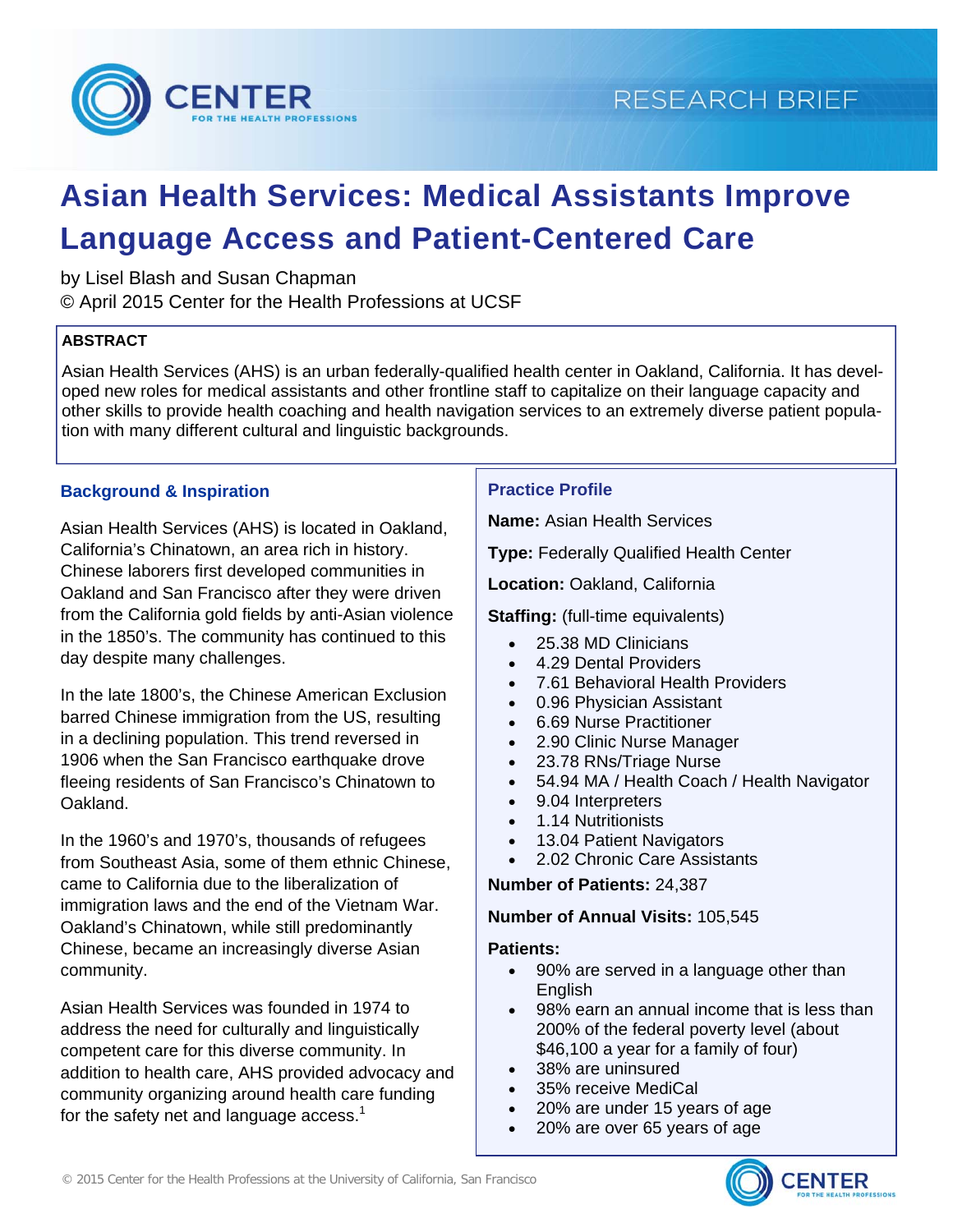Today AHS is a federally-qualified health center composed of three primary care medical homes, two school-based clinics, one integrated mental health/ primary care site, and two oral health clinics. The organization provides vital care to many of the area's Asian/Pacific Islander low-income uninsured and underinsured patients. AHS provides interpretation and translation services and houses its own practice-based clinical research department.

Asian Health Services strives to serve as a "onestop shop" for patients' health and social service needs. It provides full-service dental, fully integrated behavioral health, acupuncture, case management, social services, and more.

Because of its scope, AHS faces special challenges. Much of the population it serves has limited English proficiency (LEP); AHS's patients speak more than 12 different languages including Cantonese, Mandarin, Vietnamese, Korean, Tagalog, Mongolian, Khmer, Mien, Burmese, Karen, and Karenni. In addition, AHS serves a large senior population.

#### **Developing Model of Care**

In 2009-2012, AHS participated in the California HealthCare Foundation's "Team Up for Health" (TUFH), a three-year initiative aimed at helping participating clinics improve their delivery of care for people with chronic diseases before, during, and after the medical visit. Participating clinics focused on developing a "patient-centered culture of improvement" that utilized practice improvement teams to develop new workflows and models of care. Key elements included engaging patients in quality improvement, improving provider and staff communication skills, and redesigning practice to support self-management. This work utilized PDSAs, or Plan-Study-Do-Act cycles, to engage teams in testing and refining practices that work in the clinical setting.

Asian Health Services piloted the program with one unit at their main clinic, 818 Webster, and spread activities to another unit at that site in a second phase. MAs were trained in health coaching through a year-long program led by UCSF's Center for Excellence in Primary Care. Medical assistants



Figure 1. AHS Patient Ethnicity 2014<sup>3</sup>

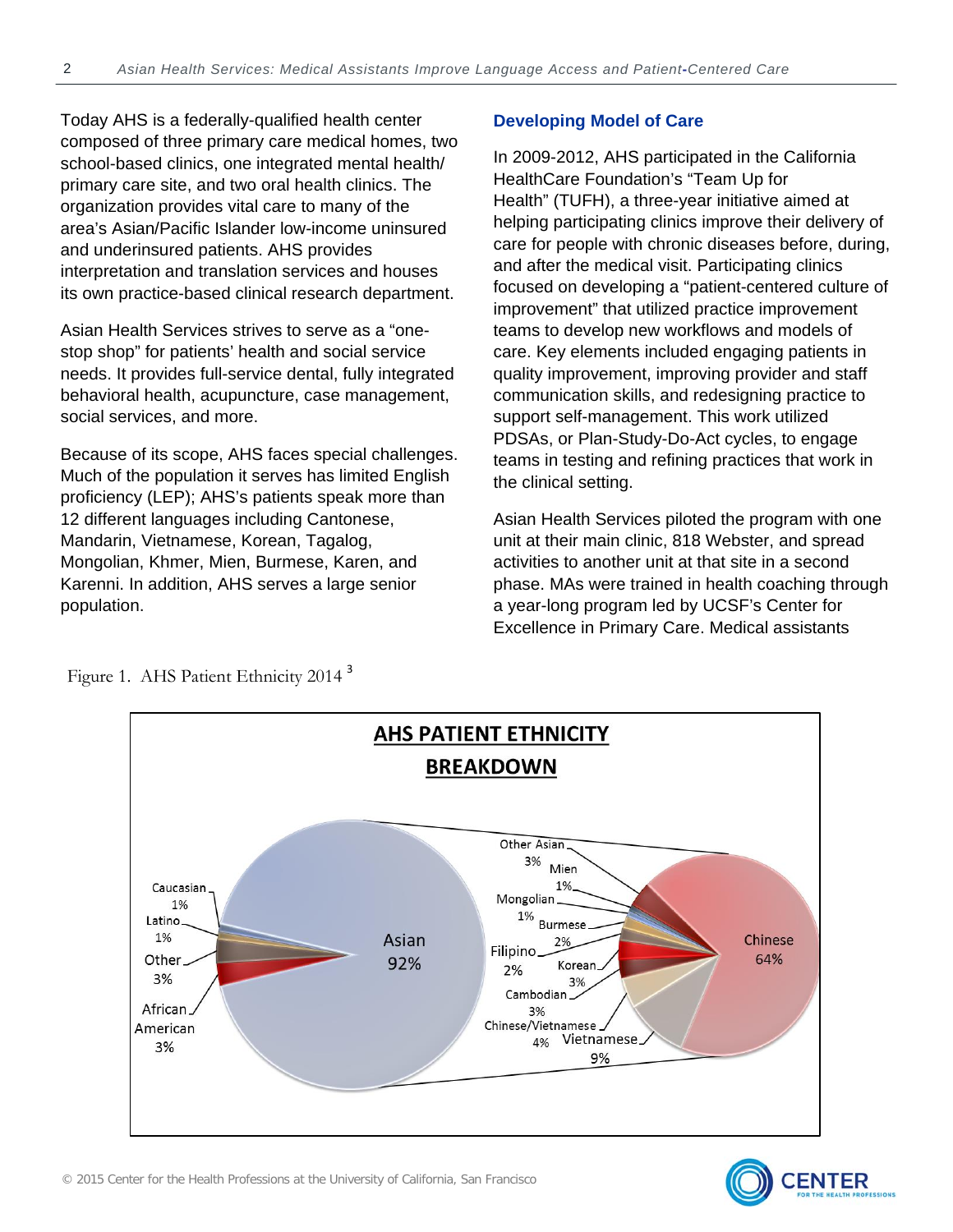(MAs) were trained as health coaches to work with diabetic patients who were empaneled based on risk and chronic disease profile. The training focused on teaching the MAs strategies to help these patients develop self-management skills.

The team composition in this pilot program included 1.5 to two health coaches per provider and a chronic care assistant (CCA) who supported four to six providers. The CCA served as a panel manager monitoring patient registries and risk stratification, coordinating care and reporting data on quality measures.

#### **Implementing the TUFH Initiative at AHS**

In this model, when a patient arrived for an appointment, the health coach conducted a 15-20 minute pre-visit meeting with the patient. This might involve agenda-setting—helping the patient prioritize the issues they wanted to address when they saw the provider. The health coach reviewed with the patient the prescription and nonprescription medications the patient was taking and updated the list on file. The health coach

"We can't have MAs and providers using different skillsets and protocols for different populations of patients and switching back and forth. We can't be creating an unequal system within our own walls. We need to have care equality and break down barriers to access. "

*–Susan Huang, Medical Director —* 

comfortable with the MAs and health coaches, they often told them more than they told the providers about their health concerns. Since the provider only had fifteen minutes with the patient, these reports were very useful in focusing the provider's time during the visit.

After the visit, the MA health coach printed a patient visit summary that included the diagnosis, the list of medications, any new prescriptions, and any health maintenance items. The after-visit summary also included any health management goals the health

coach had set with the patient.

AHS achieved improvement in a number of chronic disease indicators as a result of its participation in TUFH. Provider satisfaction with a) the impact of self-management support on patient treatment, and b) the impact on the patient-provider relationship also improved.<sup>3</sup>

#### **Current Sites and MA Roles**

Based on the successful experience with TUFH, Asian Health Services explored spreading and broadening this model of care to other parts of the organization.

asked the patient if he or she knows what each medication was for, what the dosage was, why it was being taken, and if the patient was experiencing any side effects.

Health coaches also conducted basic screening tests with diabetic patients, such as an HbA1c test, and could check current scores against prior scores in the electronic health record (EHR). Health coaches also conducted traditional MA tasks such as taking vitals and rooming the patient.

After the pre-visit meeting, the health coach informed the provider of the patients' top three priorities. The health coach also conveyed any important information, such as medication reconciliation, resulting from the conversation with the patient. Because patients tend to be more

The intent was to expand the model beyond patients with chronic diseases in order address all patients as part of AHS's patient-centered medical home implementation. Each of AHS's three main clinics started out with a slightly different model to address patient needs.

The **818 Webster Clinic** was the original implementation site for the TUFH health coaching pilot. The clinic continued with the TUFH health coaching model for several years after the pilot. However, many of the original health coaches went on to other jobs or additional education, leaving the remaining coaches to help train in new staff.

In 2010, AHS opened a second clinic at a more remote site on East 18<sup>th</sup> Street. This clinic, the **Frank Kiang Medical Center**, is outside of the

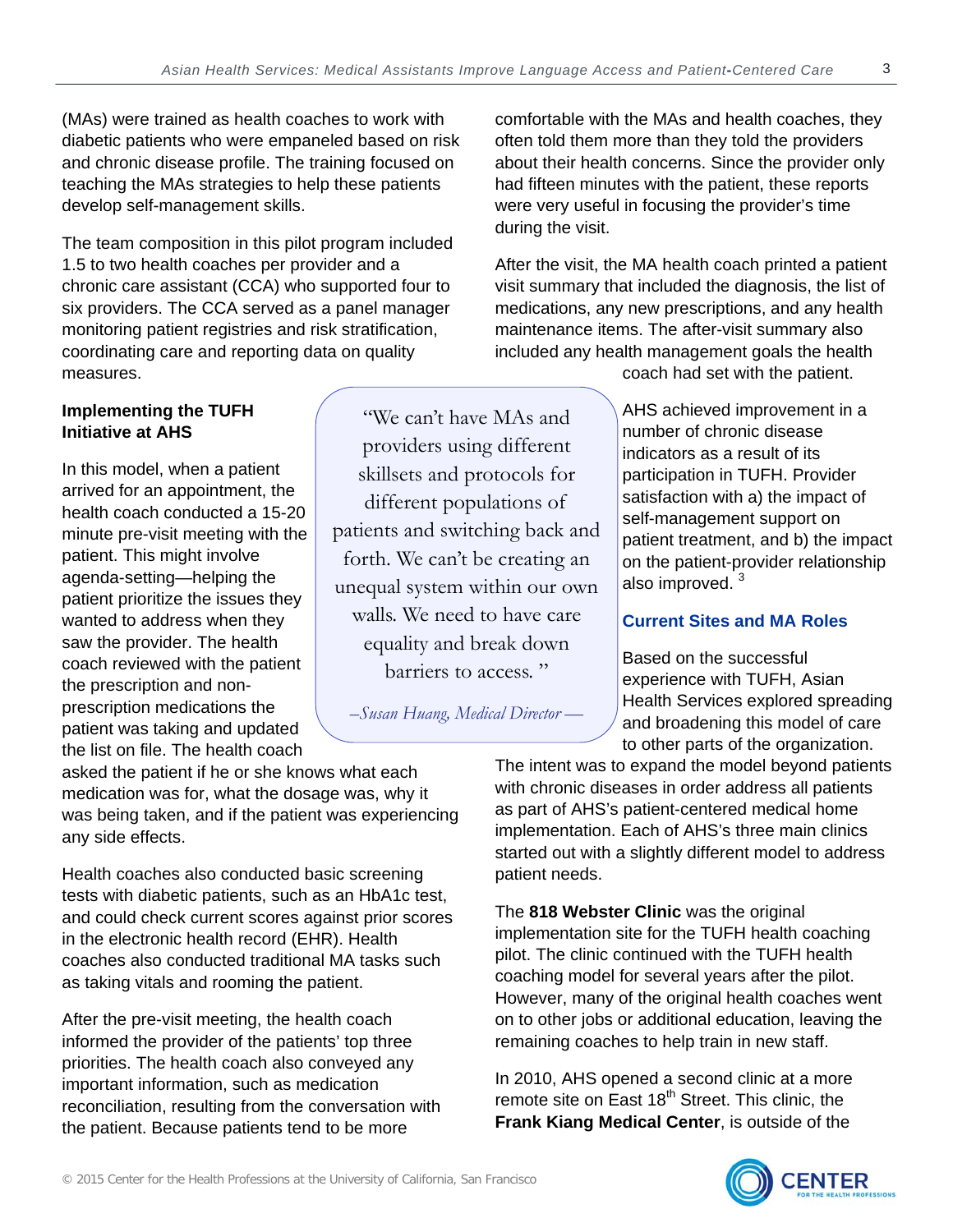Chinatown area and in a very diverse neighborhood. This Center adopted an innovative approach utilizing frontline staff as health navigators who assist with patience advocacy and make referrals in multiple languages.

The health navigator (HN) role is that of a "health coach plus". The health navigator is a medical assistant who also serves as a member of the chronic care management team, providing patients with information to navigate the health system. It is a multi-function role that includes medical assisting, health coaching, medical interpretation, referrals, and care coordination.

This site adopted the HN model because it sees patients from many smaller language groups, including Khmer, Korean, Mongolian, and Tagalog.

In the spring of 2012 AHS expanded into **835 Webster Street**, a new building across the street from their primary clinic. Officially the **Rolland and Kathryn Lowe Medical Center,** the "Silver Dragon" site, a former Chinese restaurant, offered the

opportunity to experiment with a new spatial arrangement to enhance team-based care. A first floor entry lobby utilizes movable furniture to allow the space to be easily re-arranged for community events and gatherings. The first floor handles reception and calls; all clinic space is on the second and third floors.

The second floor of the Silver Dragon clinic serves geriatric patients from the clinic's main language groups, Cantonese, Mandarin, and Toisanese. Clinic space includes a series of exam rooms, 3 per provider, around the perimeter of the floor encircling an octagonal ring of work spaces where MAs and providers are co-located. A third floor focusing on family medicine provides service to patients from a more diverse age range.

The Silver Dragon served as the pilot site for an updated model workflow incorporating a more robust version of health coaching. The goal was to achieve a ratio of 1.3 to 1.5 health coaches per provider, which would allow health coaches to meet

Figure 2. AHS Patient Linguistic Isolation 2014



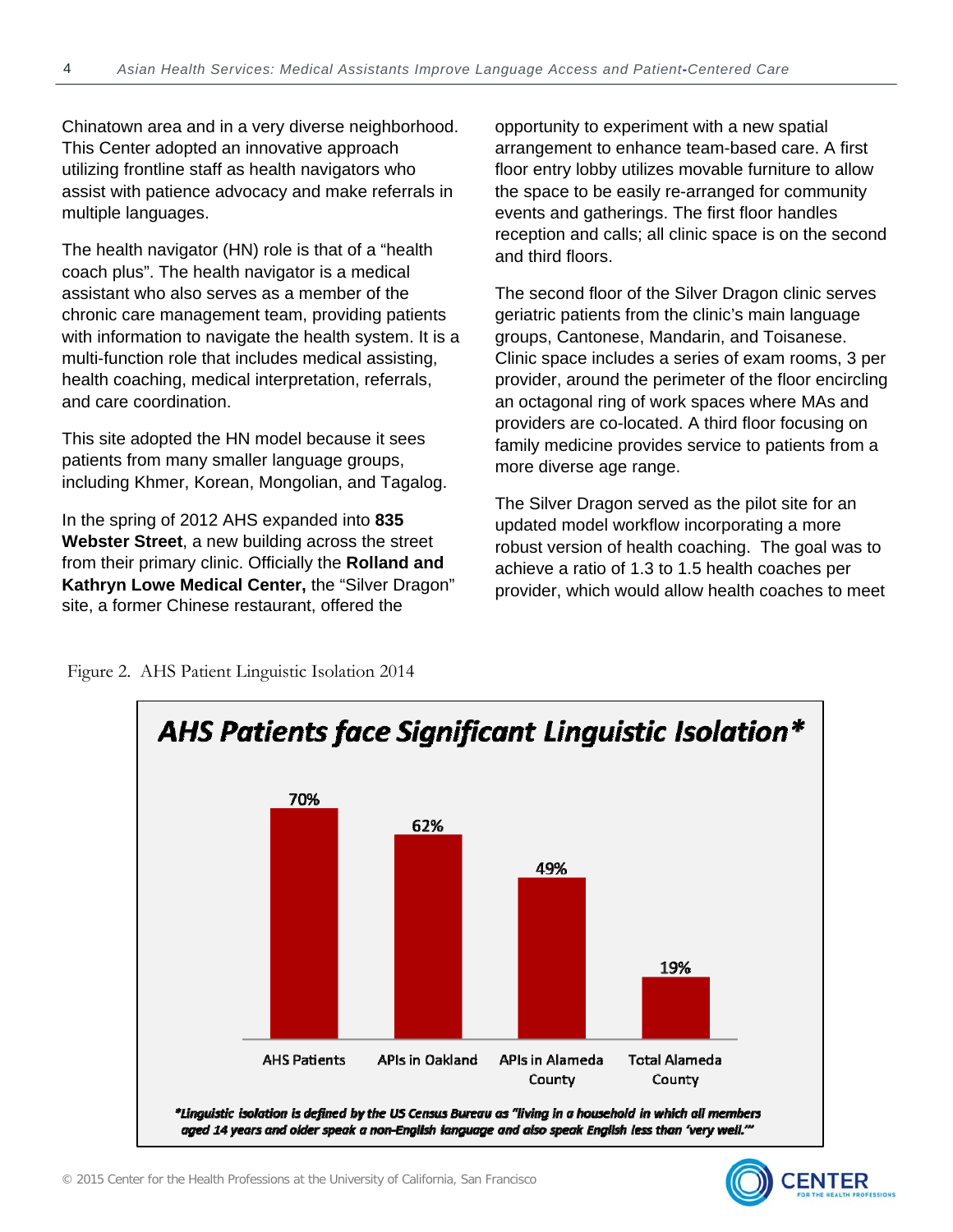with patients individually and possibly stay through the visit.

In order to work as an MA at Asian Health Services, MAs must obtain certification within 12 months of hire. MAs must be fluent in English and bilingual in at least one of the Asian languages commonly spoken by members of the patient population. Those who are qualified can apply to move up to the health coach level. The expectation for all new hire MAs is that they be able to work up to the health coaching level.

As of 2015, all MAs have received standardized training as health coaches based on lessons learned from the TUFH and Silver Dragon pilots.

#### **MA Roles and New Workflow**

The day before the visit, health coaches scrub the charts to identify care gaps and to see what the provider needs ahead of time. This might be screening tests such as a pap smear or pelvic exam, fall screening for elderly patients, depression screening (PHQ5 or PHQ9 questionnaires), and the mandatory "Staying Healthy" Assessment screening required by MediCal (California's Medicaid program). Ideally, each teamlet huddles every morning to discuss the day's patients and their needs.

The day of the visit, health coaches help patients fill out necessary forms and update the electronic health record. They work with patients to prepare individualized health management plans, and can provide action plans and exercise sheets in the appropriate language. They also do medication reconciliation with patients, documenting what medications patients are taking and reviewing that against the medical record and transmitting that information to the provider. At the end of the visit, the health coach may review provider instructions with the patient.

Post-visit, health coaches conduct follow-up phone calls to check on how the patient is doing with his or her action plan including checking up on the patient's exercise and diet. Health coaches also ask about medication adherence, follow-up on referrals

to specialists, and may also check on glucose levels or other relevant clinical measures.

As with medical assistants, AHS is working on using nurses more effectively. LVNs round out the team as floor coordinators who can meet individually with geriatric patients to conduct gait and vision assessments to determine whether patients are high -risk for falls, and then forward that information on to the provider. While the original goal was for MAs to conduct these visits, it was found to be a better match for LVN skills and competencies.

RNs can see more high-risk patients: for example, the diabetic patient who needs more intensive insulin adjustments. These visits allow the RN to assess high risk patients, review important health management information with the patient, and then share information with a provider who can make a clinical judgment on necessary treatment. Utilizing nurses in this respect allows patients who need extra assistance to meet with an RN every week or two, and check in with the provider every six to eight weeks, reserving provider time for more complex issues.

There are also behavioral health staff onsite so that the team can do a "warm handoff"—directing a patient directly from a medical visit to a mental or behavioral health provider as needed.

AHS has sought to maximize the number of "touches" complex or at-risk patients receive between regular provider visits in order to improve care while decreasing the burden on provider time;

#### **Cross-site Support**

A centralized quality improvement team supports teams at all of the clinics. Chronic care assistants (CCAs), a position developed during the TUFH implementation, are staff who are trained to review, analyze, and report patient data for use in grant writing, quality improvement, and panel management. The role of the CCAs is to offload some of the front end work of the clinical teamlets by focusing and redirecting care based on the data they provide. They provide information on the day's patients and their needs to the clinical teams for

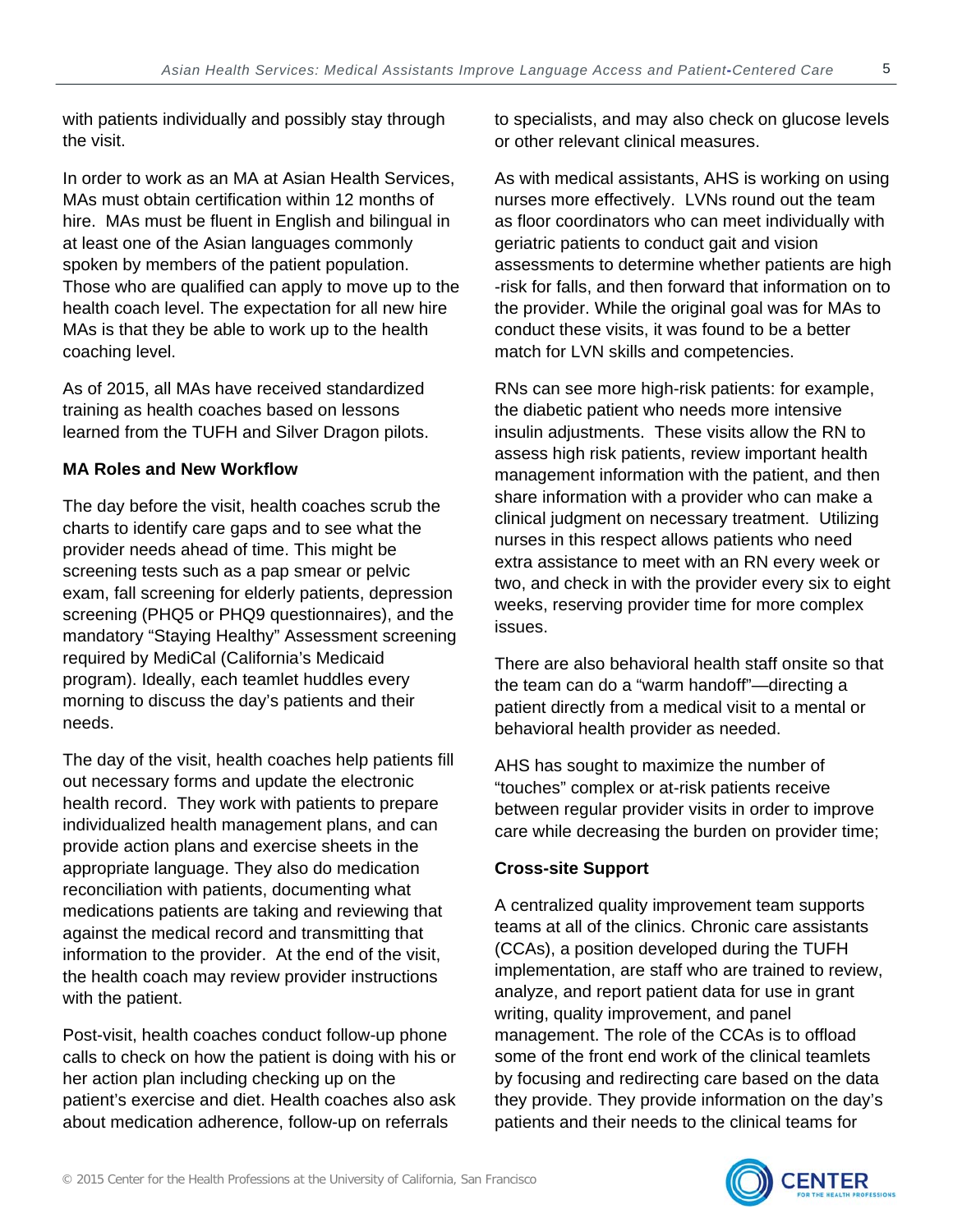daily huddles. CCA's main qualifications are familiarity with clinic operations and an interest in computer and data skills. This is a role that has sometimes been filled by former unit clerks and medical assistants. CCAs report to the Quality Improvement Analyst.

#### **TRAINING**

Administrators noted that due to the specialized skills needed for health coaching and health navigator jobs at AHS, the clinic has to have its own in-house training program. While AHS has formed alliances with various outside groups that train MAs, the programs do not entirely prepare MAs for these specialized new roles.

The 2009 TUFH initiative led the organization to start developing its own extensive in-house curriculum to address health coach training geared towards a diverse Asian American population.

#### **Health Coaching Curriculum**

Prior to 2014, each AHS site had somewhat different training protocols and care models developed to address the diverse language needs of its patients. During late 2014 through early 2015, AHS adopted a new EHR system, which allowed it to standardize its health coaching protocols, facilitating training across sites. Standardizing protocols and curriculum have allowed the clinic to develop a stronger in-house training component and an in-house pipeline for the career ladder.

The curriculum currently includes seven chronic care modules. Topics include medication reconciliation and adherence, medications for chronic disease management, diabetes and cardiovascular risk reduction, action planning and agenda setting with patients, using templates and standing orders in the EHR, and other topics related to operationalizing the AHS care model.

In addition, health coaches receive training in motivational interviewing to elicit patient-generated strategies to improve and maintain their own health. The geriatric syndromes curriculum currently under development includes:

- Falls prevention & intervention
- Polypharmacy in the elderly
- Cognitive impairment/dementia
- Care goals communication & advanced care planning
- Sleep issues for the elderly
- Care transitions
- Urinary incontinence
- Oral Health in the elderly
- Mood disturbances and behavioral health issues

A provider developed and conducts initial training sessions on various topics for MA health coaches and other staff. The format for these sessions has included didactic and participatory methods, including an online module and a Jeopardy-style game. To date, modules have been conducted during a monthly meeting. Trainings have entailed a

#### Figure 3. AHS 835 Webster Clinic

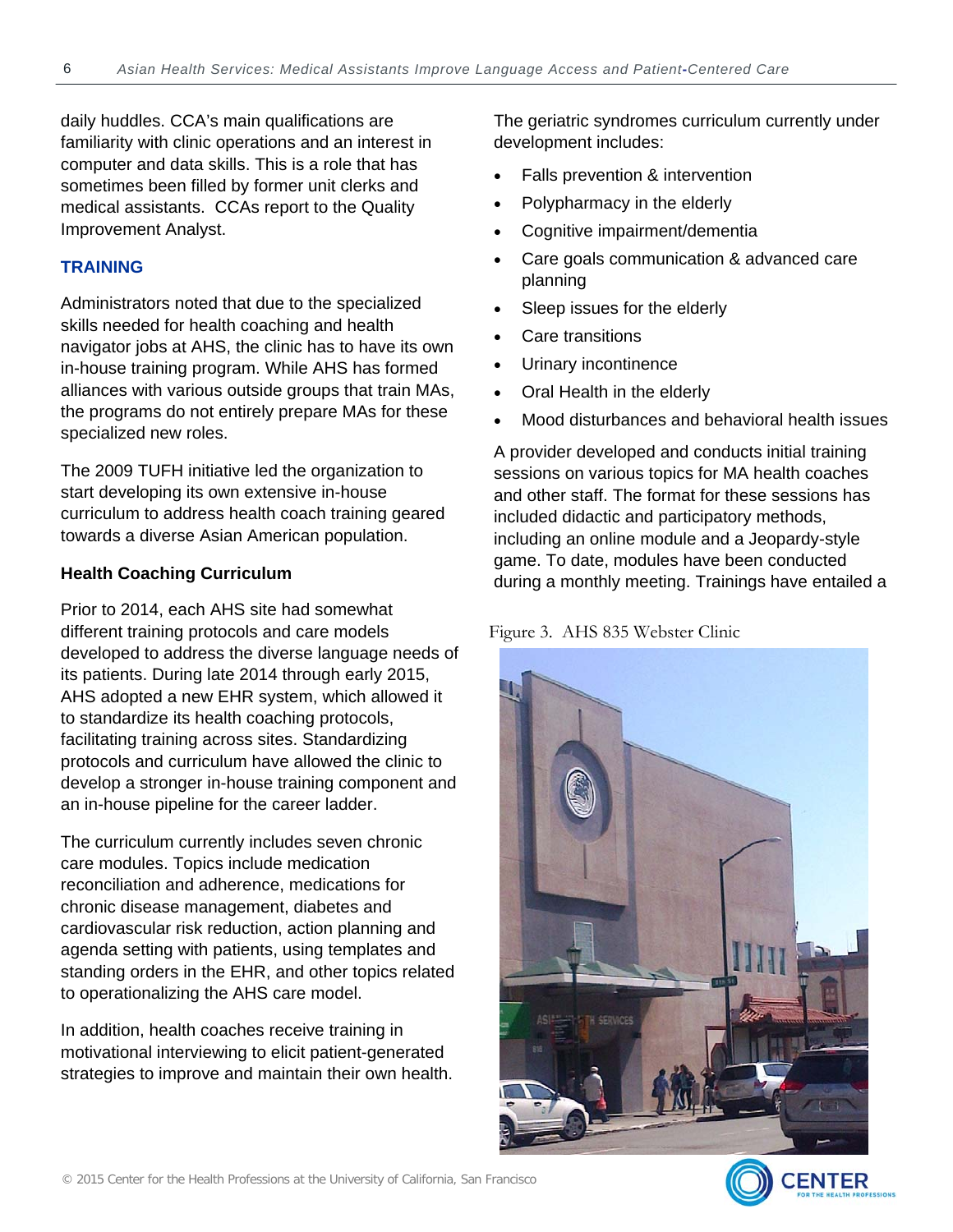two to three hour time commitment per session. There are also training sessions for providers, nurses, interpreters and others to work in this model.

For example, MA health coaches are trained to understand the purpose of the different common medications so they can explain them to the patient. Providers are trained to write clear directions for the MA on this topic.

Nurse managers at each site have been trained to lead monthly review sessions with incumbent health coaches. These two hour-long lunchtime training sessions reinforce the material covered in the initial staff training and help MAs apply the concepts they learned in their initial training to their daily work. In addition, health coaches receive mentoring, learning assessment, and rigorous performance evaluations to help identify areas of strength as well as areas for improvement. They also shadow other staff to learn from observing.

In addition to health coach training, health navigators are required to complete the in-house LCAP (Language and Cultural Access Program) medical interpretation course and the medical interpreter exam within 12 months of employment. All health coaches were previously required to complete the LCAP program, this requirement proved too costly and has been discontinued. While health coaches are required to be bilingual, formal interpretation is handled by trained medical interpreters.

#### **RESOURCES**

Team Up for Health was funded out of a grant from the California HealthCare Foundation. Grantees received \$25,000 for a six month planning phase, and then \$150,000 over two years for implementation.<sup>4</sup> Sites were also provided technical assistance in practice change.

In 2011 AHS also received \$150,000 from Kaiser Permanente's community benefit program to implement a PHASE (Prevent Heart Attacks and Strokes Everyday) program which helped to expand the health coaching model into additional focus areas beyond diabetes.<sup>5</sup>

Currently, health coach salaries and training are paid for out of a mix of grants and general operating funds.

#### **Challenges**

There is a limited candidate pool of fluently bilingual MA/health coaches. The number of language groups AHS services introduces additional complexity.

AHS has experienced some staff turnover, partially because their bilingual, well-trained MAs are in high demand. A number of health coaches from the original cohort of the TUFH initiative have moved on to other opportunities, including nursing school and employment with larger health systems. Retaining health coaches is particularly vital as the agency grows. The need to hire and provide basic training to several new health coaches interrupted ongoing training and curriculum development, which delayed expansion of the health coach role. While the plan for the care model at the Silver Dragon clinic called for two health coaches for every provider, the ratio is often 1:1—a situation which required revising workflow plans to include LVN floor coordinators.

Freeing up nurse managers to learn to train, and then provide ongoing training to staff, has been a challenge.

Some providers have been reluctant to let go and trust the health coach to take on some of the rudimentary screening and education tasks associated with the patient visit. However, as training progresses, this reluctance is starting to diminish.

Health coaches note their own challenges. For example, working with geriatric patients can be difficult because these patients are more likely to be hard of hearing and forgetful. This requires that health coaches to provide constant reminders and raise their voice in order to be heard. Sometimes patients do not pick up refills or take their medications, which is frustrating to health coaches

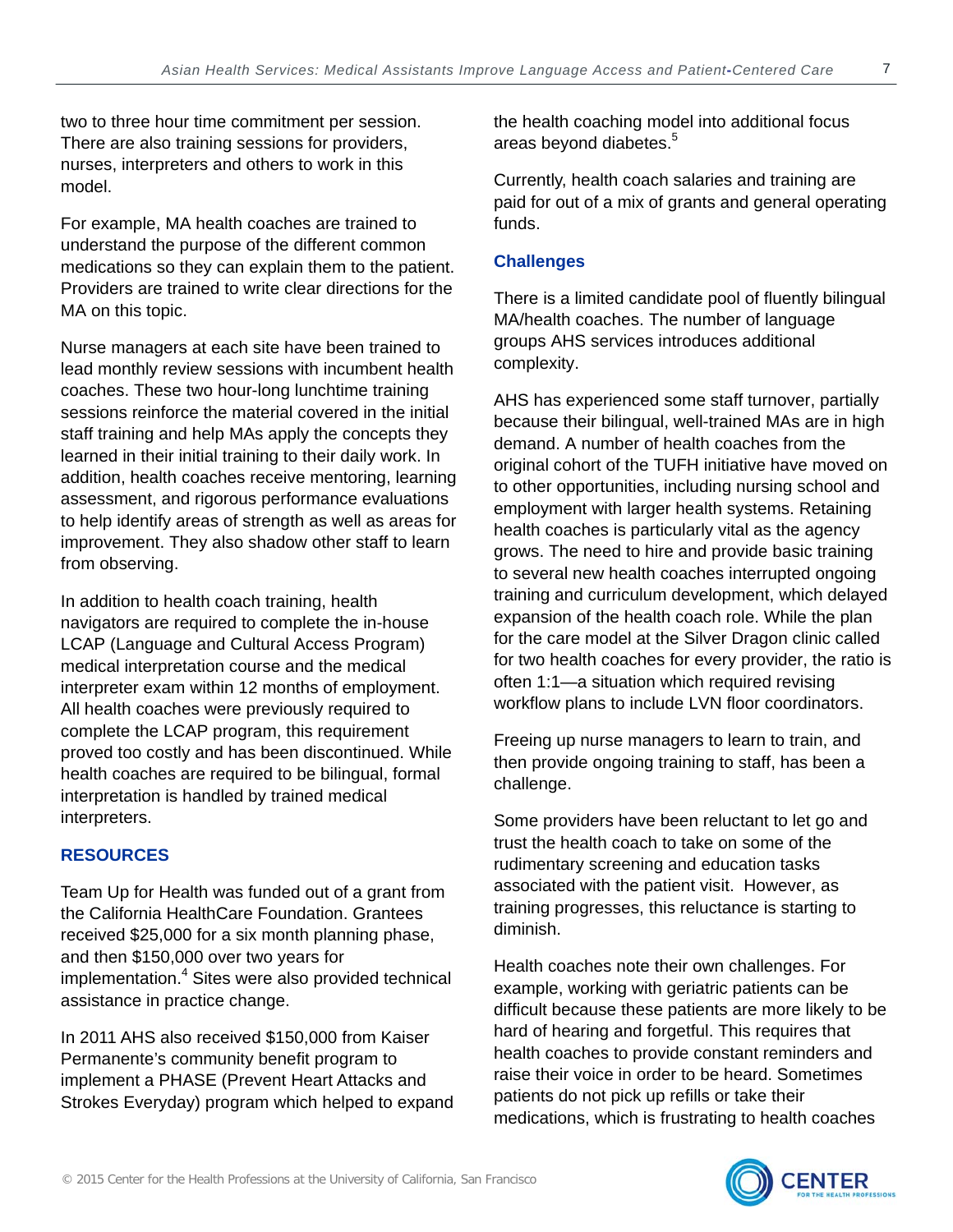who are deeply invested in improving their patients' health.

Finally, the implementation of the new NextGen EHR in 2014 initially slowed clinic processes and postponed health coach training and curriculum development. However, as it has rolled out, it has enhanced the ability of providers to delegate tasks to health coaches and other staff using messaging functions and standing orders.

#### **OUTCOMES**

#### *Patient Health Outcomes*

AHS was able to document improvement in chronic disease outcomes resulting from its initial health coaching initiatives. For instance, the percent of patients receiving health coaching whose HbA1C level was less than seven went from just a little over 20% in September of 2009 to close to 55% in December 2010. Medication compliance for patients with cardiovascular risk also improved from 2009 through 2011.

AHS continues to hit high marks in patient outcomes measures. As of October 2014, AHS was exceeding Healthy People 2020 goals, including in the following areas:

- Diabetes: The percentage of adult patients age 18 to 75 years with a diagnosis of Type 1 or Type 2 diabetes whose most recent HbA1c level during the measurement year is <9% = 92.9%
- Hypertension control: The percentage of adult patients with diagnosed hypertension whose most recent blood pressure was less than  $140/90 = 78.7%$

#### *MA Career Impacts*

MAs at AHS are unionized through SEIU Local 1021. The AHS Human Resources department worked with the union to ensure they could put the health coaches at a higher pay scale. AHS worked out a protocol with the union for recruitment, training, and evaluation of health coaches.

MAs are required to become certified within 12 months of hire. Upon receiving national-level certification, such as Certified Medical Assistant (CMA), they receive an additional \$3,000 bonus.

Language skills are an important qualification for employment as an MA at AHS. If MAs use their language skills in the course of their work, they receive a \$600 annual bonus.

There are several career steps possible for MAs. Incumbent MAs must apply for these steps. The first is the entry level MA position. MAs that go through the training and progress to the Health Coach I level receive a 6% pay raise from base. Those that become Health Navigators, or progress to Health Coach II, receive another 2% pay raise. This puts them at a wage scale approximately 8% higher than the MA base wage..

Beyond the career advancement opportunities, medical assistant health coaches working in this model expressed a great deal of investment in their patients and engagement in the care model:

*"People were happy, of course, that they got a pay raise. But most important, we had the chance to learn more skills,"* –AHS Health Coach–

*"I don't see it as more work. It is so satisfying watching the patient's A1C go down."*  –AHS Health Coach–

#### *Provider and Nurse Satisfaction*

Anecdotally, providers and nurses are generally pleased with the additional support they receive from the health coaching model of care. Evaluation surveys conducted during the TUFH pilot indicated significant increases in provider satisfaction with self -management support over a two-year period.

#### *Organizational efficiency*

Administrators are still assessing the cost benefit of this model of care and fine-tuning the incentive and training structure. The number of patients would need to increase by just 0.2 visits per hour to cover the costs of hiring an additional health coach per

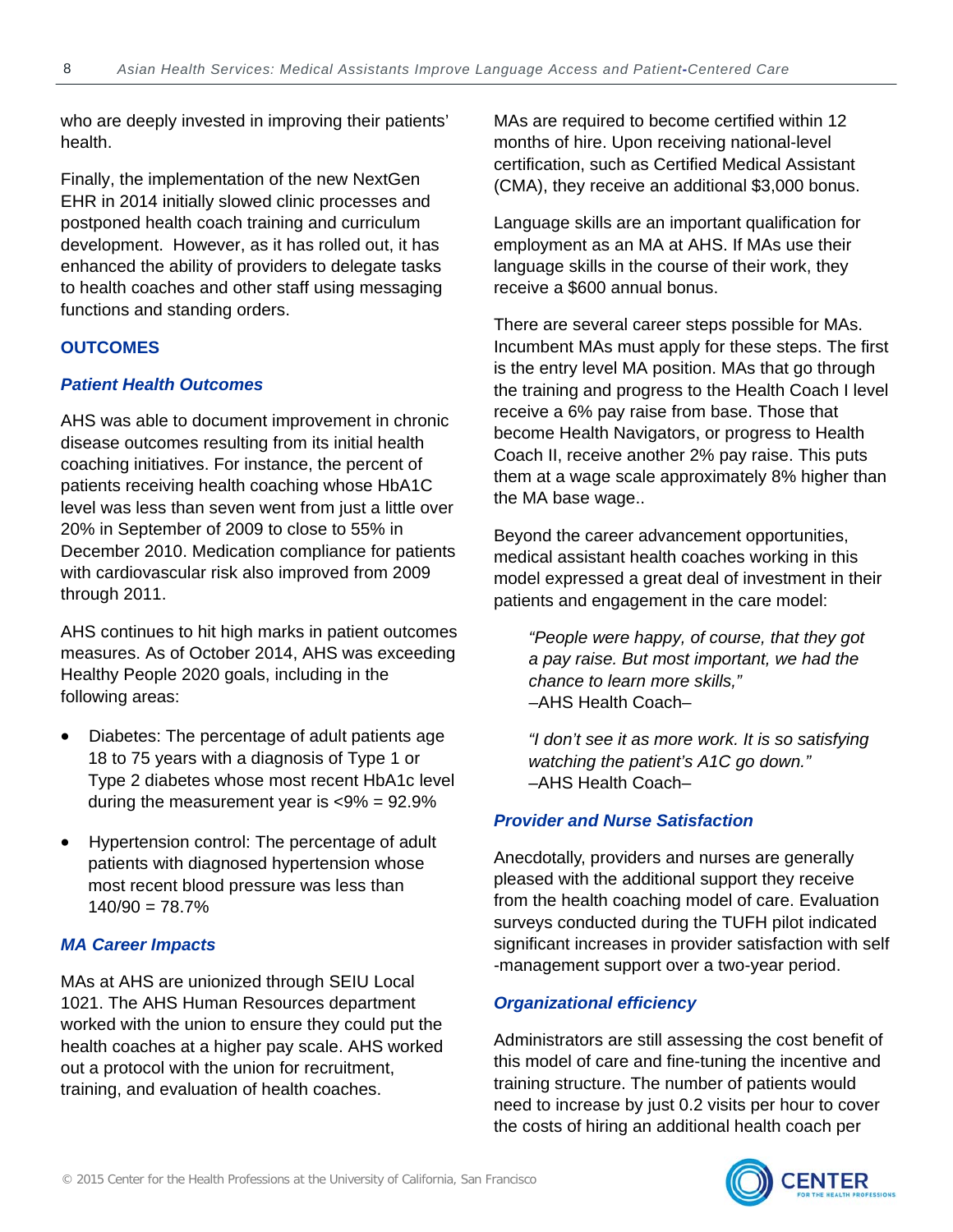provider. Ideally, once fully established, the model should more than pay for itself in productivity gains.

The evolving career ladder has been good for retention because the clinic can offer competitive pay and advancement opportunities, which is very important in an expensive market like the San Francisco Bay Area.

# **Moving Forward**

With EHR up and running and related staff training now complete, the organization is moving to complete the development of its health coaching curriculum. This has allowed AHS to standardize and expand its training protocols, and standardize the care model developed at 835 Webster across the entire system in 2015.

The new EHR allows AHS to improve its ability to track and analyze utilization, conduct more advanced cost/revenue analyses, and further finetune its care model. The EHR will also allow the organization to develop and launch a patient portal. Finally, it allowed the organization to build in protocols that allow delegation of tasks, further freeing provider time.

# **Replication and Lessons Learned**

Asian Health Services has demonstrated considerable improvements in patient care as a result of its initial health coaching pilot. It continues to innovate to address the needs of its community and provide culturally competent care. The following are factors the organization's medical director identified as contributing to their success.

- Engage top leadership for best results .
- Set a clear vision for change and align it with organizational priorities.
- Develop multidisciplinary and cross-component collaborations within the organization.
- Allocate sufficient lead time and seed funds for development and planning for pilot projects
- Plan and budget for ongoing training needs as well as new staff onboarding.
- Performance evaluation and competency testing for MAs has to encompass different modalities .
- Define clear outcomes and document progress.
- Career ladders need to be thoughtfully structured to enhance recruitment and retention.
- Careful staff screening and training build provider trust and allow providers to feel more comfortable in delegating tasks.
- Workflow redesign should be conducted parallel to training staff and providers so that trainees can practice what they learned immediately or very soon after training.

#### **Notes**

1. "Language access refers to ensuring that persons who are not proficient English speakers are able to meaningfully access and participate in programs and activities at a level equal to proficient English speakers." Alanen, Julia. "Language Access: Effectively Serving Limited- and Non-English Speakers" From a webinar Held October 5, 2010, Catholic Legal Immigration Network, Inc.

2. Huang, S. (2013-2014). *Asian Health Services – Innovative Workforce Models in Healthcare* slide presentation for the Community Clinic Association of Los Angeles County (CCALAC) annual symposium, March 7, 2014.

3. Emont, S. (2011). *Evaluation of the California HealthCare Foundation's Team Up for Health Initiative*. A report to the California Health Care Foundation.

4. California HealthCare Foundation. (2008). *Request for Proposals Team Up for Health: Supporting Patients for Better Chronic Care.* http://www.chcf.org/~/media/ MEDIA%20LIBRARY%20Files/PDF/R/PDF% 20RFPTeamUpForHealthBCDC.pdf

5. Konstantinovsky, M. (November 15, 2011). "New grant from Kaiser could help more Oakland residents manage chronic illnesses." *OaklandNorth.* 

#### **Acknowledgements**

This research is funded by the Hitachi Foundation. The Hitachi Foundation is an independent philanthropic organization established by Hitachi, Ltd. in 1985. The Foundation's mission is to forge an authentic integration of business actions and societal wellbeing in North America.

(www.HitachiFoundation.org)